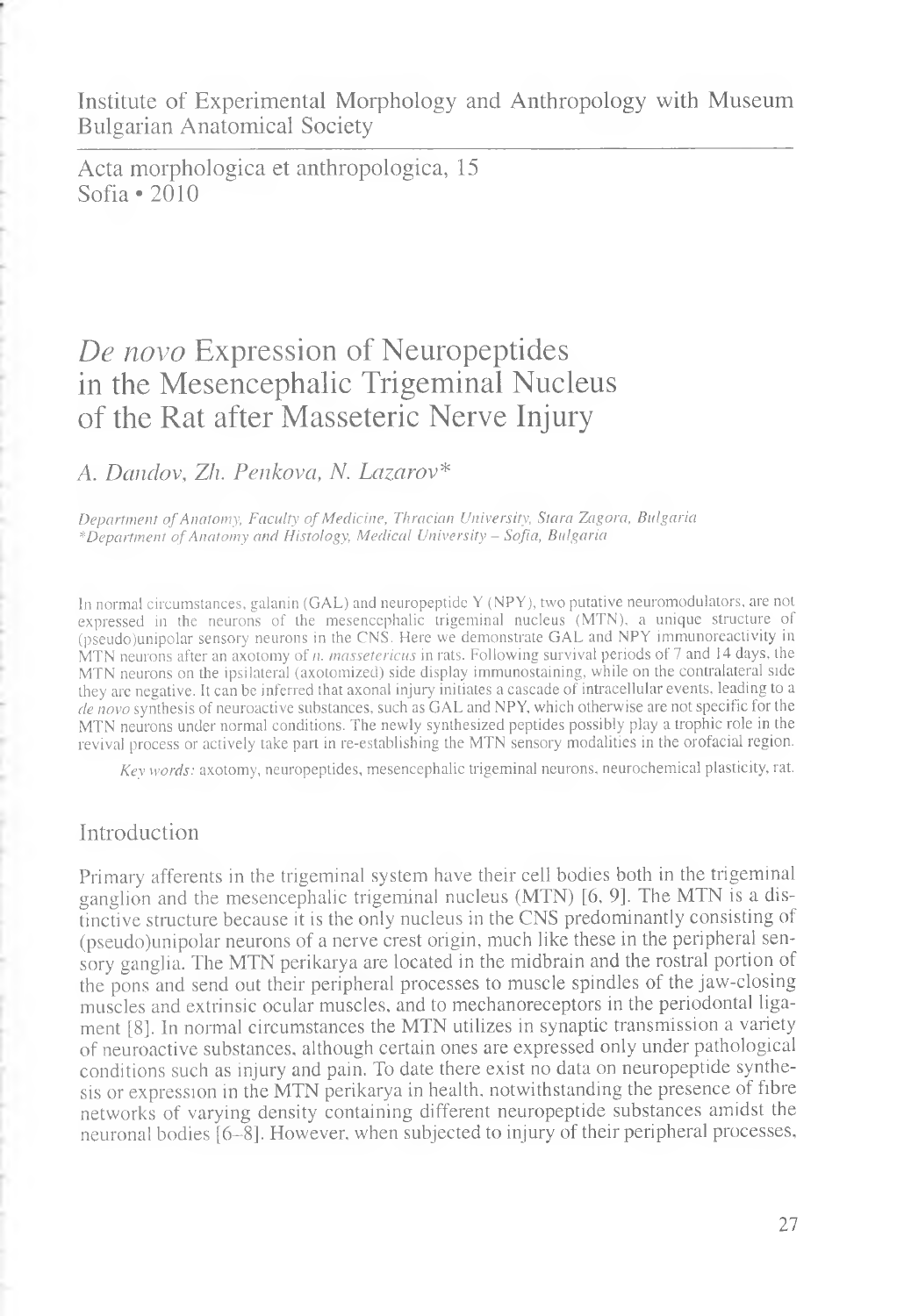the production of neuroactive substances and neuromodulators in MTN neurons, which normally are not a constituent of their milieu, is initiated [1, 4].

Thus, we set it as a goal of this study to test the MTN neurons in the rat for the expression of two neuropeptides, galanin (GAL) and neuropeptide Y (NPY) as a result of an acute trauma inflicted to the masseteric nerve unilaterally and to register chronologically the emergence and intensity of immunoreactivity, and its possible decrease.

# Materials and Methods

Four adult rats underwent a unilateral transection of the *n. massetericus.* The untreated side served for a control. The animals were left to survive for 7 or 14 days. Then they were re-anesthetised and perfused with 4% paraformaldehyde. The brains were removed and the brainstem cut at the level of the MTN. After cryoprotection, the samples were cut on a freezing microtome at  $20-30 \mu m$ . For immunostaining the sections were processed in accordance with the avidin-biotin-peroxidase complex (ABC) method [5]. Briefly, they were treated with 1.2% H<sub>2</sub>O<sub>2</sub> in absolute methanol and preincubated in  $3\%$ normal goat serum in 0.01 M PBS containing 0.3% TritonX-100. Then they were incubated in primary polyclonal antibodies against GAL and NPY respectively, diluted 1:1000, in the preincubation medium for 48 h. The sections were consequently treated with biotinylated goat anti-rabbit IgG and the ABC complex. The peroxidase activity was visualized with 3,3'-diaminobenzidine. The sections were mounted on gelatincoated glass slides and subsequently observed with a Zeiss AxioPlan 2 microscope.

### Results

In the MTN of the animals subjected to unilateral transection of *n. massetericus*, prominent immunoreactivity (IR) was registered on the ipsilateral side of the axotomy 7 days after the intervention, while no IR was seen contralaterally (Figs. 1, 2). The IR was best expressed in the MTN neurons as well as in the surrounding nuclei, i.e. the locus ceruleus and the medial parabrachial nucleus. In the case of GAL, the IR was notably



Fig. 1. GAL-1R on the ipsilateral side of axotomy seven days after the intervention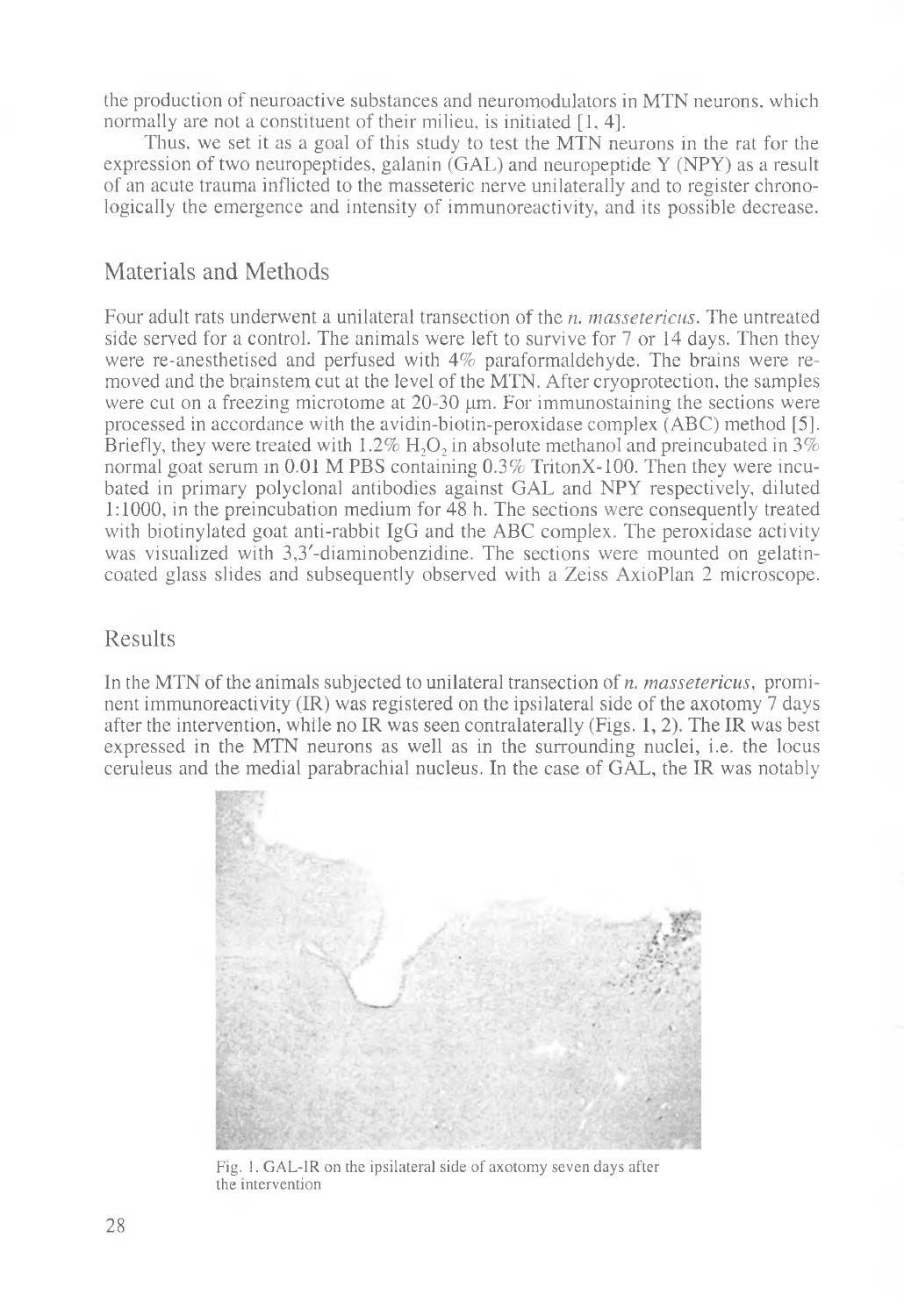

Fig. 2. NPY-IR seven days after axotomy. Although less pronounced, it is still well seen on the ipsilateral side of the intervention, while the contralateral remains negative



Fig. 3. Fourteen days after axotomy GAL-IR is still present, albeit in a weaker manner

expressed in the population of MTN neurons throughout the whole length of the nucleus, where they were visualized as dark-stained round-to-ovoid cell bodies against a negative background (Fig. 1). The GAL-IR was evenly dispersed throughout the perikarya. In the case of NPY the IR was clearly visible in the MTN neuronal population along the entire extent of the nucleus, although its intensity was somewhat weaker than that of the GAL-IR (Fig. 2).

We noted that 14 days following axotomy the overall IR, both of GAL and NPY, although much preserving the patterns as 7 days after the procedure, is in general notably weaker, which is a feature of a down-regulation in the expression of the two neuropeptides already commenced (Fig. 3).